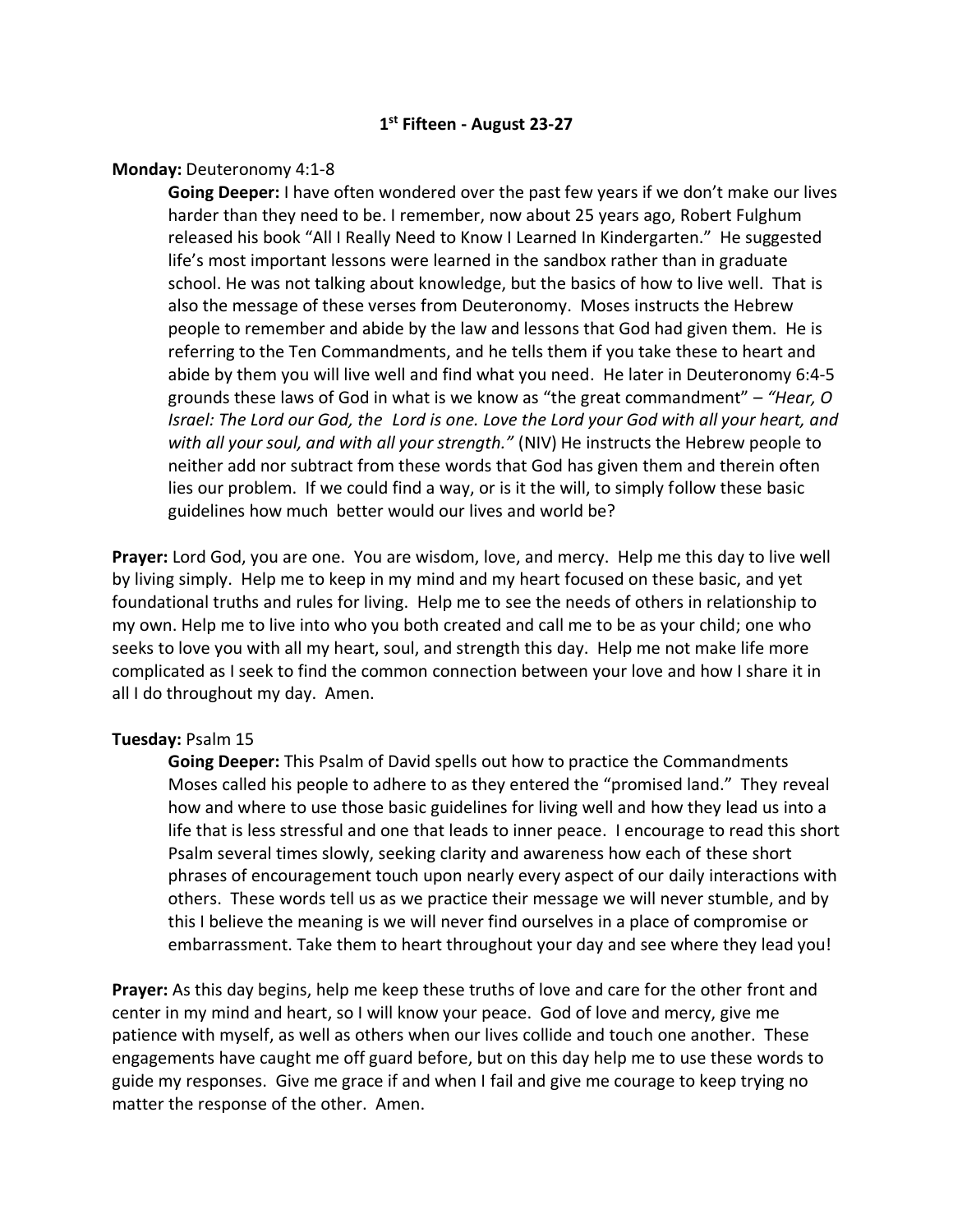### **Wednesday:** Matthew 6:25-34

**Going Deeper:** An old hog farmer named Ralph told me when I was fresh out of seminary, "Don't go stirring up trouble for yourself. Trouble always has a way of stirring itself up!" At the time I am sure I doubted the wisdom of his words, but now I know they were true. This teaching from Jesus is part of what is known as "the sermon on the mount" in Matthew. These verses begin with Jesus telling his followers not to worry and they end with his clarifying teaching, don't worry about tomorrow, there is more than enough to go around today!" The truth is I suspect worry is baked into our DNA. Some of us worry more than others, all of us understand and have experienced worry in our lives. What Jesus seems to want us to realize about worry is he that he understands we do in fact have worries while redirecting our worried thoughts toward "our heavenly Father" who knows our needs. God's love for us in not in question. Instead, he tells us when you are worried focus on God's blessings and provisions and begin to live into our faith.

**Prayer:** *(If you prefer you may choose to begin this prayer, our heavenly Parent, God is truly more expansive and inclusive than I am sure we can imagine.)* Our Father, help me notice the birds and flowers and life that goes on all around me. Open my eyes to see them as an extension of this lesson teaching me how you provide for all whom you love and care for. Open my mind to allow you to still my worry within this day by seeing all the life that surrounds me. Help me to trust I am seen by your watchful eye. Help me, my God of great abundance to know even in the trouble of this day by staying faithful to your teaching and care for myself and others I will find the way. Amen.

## **Thursday:** Matthew 5:13-20

**Going Deeper:** Our reading today is again taken from Jesus' sermon on the mount in Matthew. His declaration that you and I are the salt of the earth and the light of the world unfortunately come with a fair amount of baggage. Salt and light are familiar words, most likely you have heard numerous sermons about being salt and light for others. But when you read them alongside Jesus' teaching about the longevity and durability of the Law it sheds a fresh understanding on them, especially considering Jesus' comment, *"unless your righteousness is greater than that of the religious leaders and teachers."* What is it that Jesus wanted his followers to hear? I suspect the key might be found in verse 18 where Jesus affirms the truth and practice of the teachings of the Law rather than its imposition of who is right with God and who is on the outside looking it. Being light and salt, like following the essence of the Law is about application and practice rather than a personal morality code, where a change of heart creates changes in attitudes and choices.

**Prayer:** Lord of light and love, help me to be salt and light for those around me today. Help me be attentive to how my words and actions can either lift others up or tear them down. Help me choose my words carefully. Through your grace guide my reactions through the lens of your law given to humanity so long ago, and then lived out in the message and life of Jesus. My God and my Savior help me to trust your grace is present in how I conduct myself and that is what